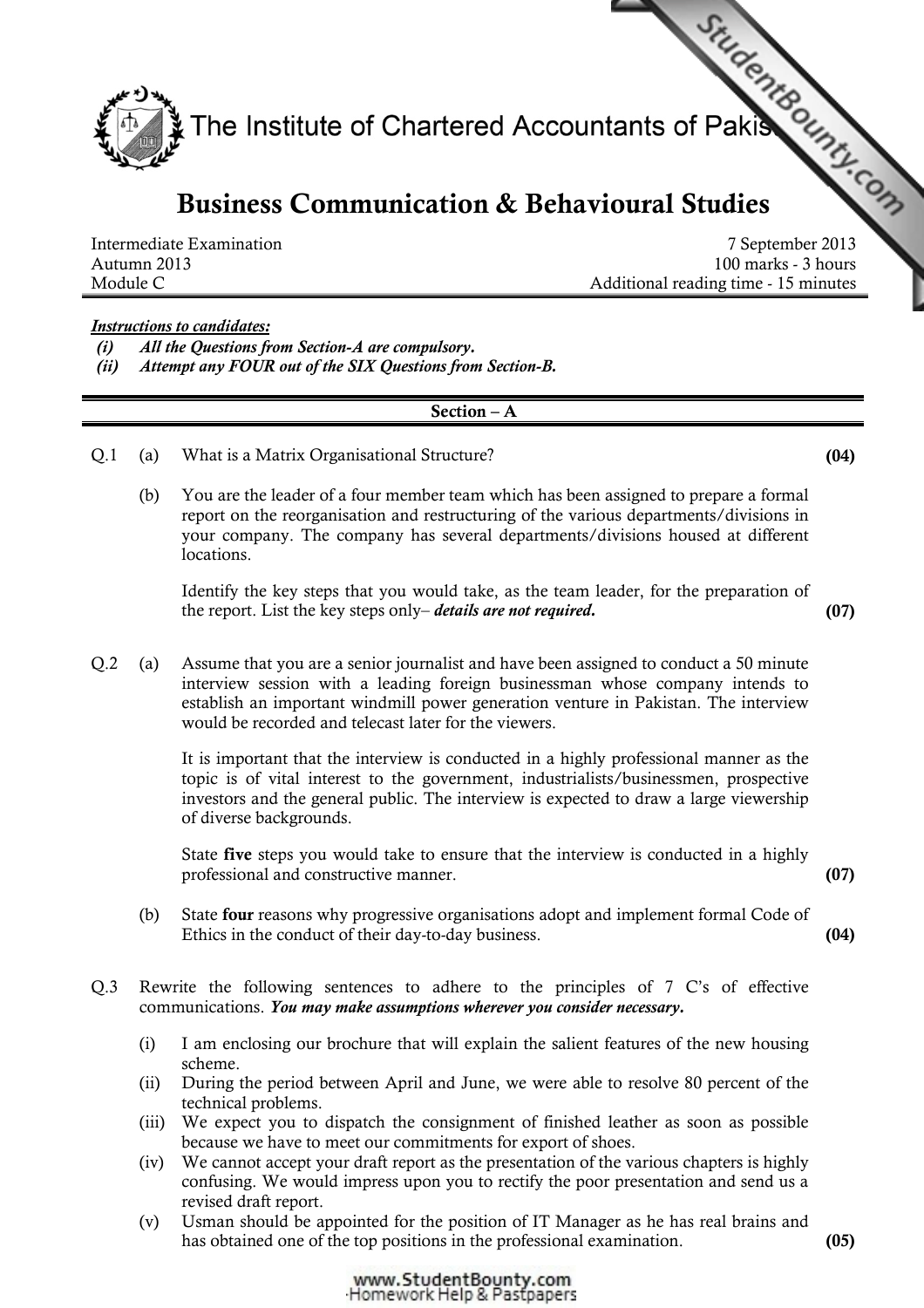- Q.4 Explain the concept of motivation as discussed in the Equity Theory of Work Motivation. (10)
- Q.5 The Dean of Concord School of Management Sciences (CSMS), a prestigious educational institution, has requested the President of Jupiter Insurance Company Limited to accept five final year students as interns during the summer holidays. As the Public Relations Officer of Jupiter Insurance Company Limited, you have been directed to write to the Dean stating that it would not be possible to provide internship facility this year. You may offer any reasons for not acceding to the Dean's request. However, your letter should be worded in a courteous tone as CSMS not only provides substantial business to your company but also because the Dean wields considerable influence and respect in the business and professional circles.

| Assume that your name is <b>Abdul Samad</b> . | (11) |
|-----------------------------------------------|------|
|-----------------------------------------------|------|

- Q.6 (a) What is meant by Agenda of a meeting? State the importance of an agenda in the conduct of a formal meeting of board of directors of a company. (04)
	- (b) State why Minute Books are considered as important documents of any leading company/organisation. (05)
	- (c) What are the advantages of conciseness in business communication? (03)

# Section – B

Q.7 Superior Electrical Products Limited manufactures various kinds of electrical goods and sells its products in the domestic market. The company has recently expanded its production capacity as it plans to enter into the export market. To achieve effective coordination, the management is of the opinion that the various departments should be assigned specific performance goals to meet the quality requirements and delivery schedules for the domestic and export markets. This is particularly important because several new employees will be inducted who would have to work in a team environment with the existing work force.

State what advantages would be achieved by implementing a formal goal setting system in the company. (10)

- Q.8 Explain the salient features of Fiedler's Contingency Model of Leadership Effectiveness. (10)
- Q.9 (a) In our day-to-day interpersonal communications, errors of perception are a common phenomenon and often create misunderstandings which result in incorrect decisions.

Identify five factors which give rise to errors of perception in our interactions with  $\alpha$  others.  $(05)$ 

(b) Grapevine is an informal communication network which exists in all large organisations and transmits information through unofficial channels.

State five common characteristics of grapevine networks. (05)

Q.10 Even experienced writers make concerted efforts in planning of important business messages before giving a final shape and form to their text and communicating the messages to the recipient(s) to achieve optimum results.

State and explain briefly the different steps involved in planning of important business messages before their communication. (10)